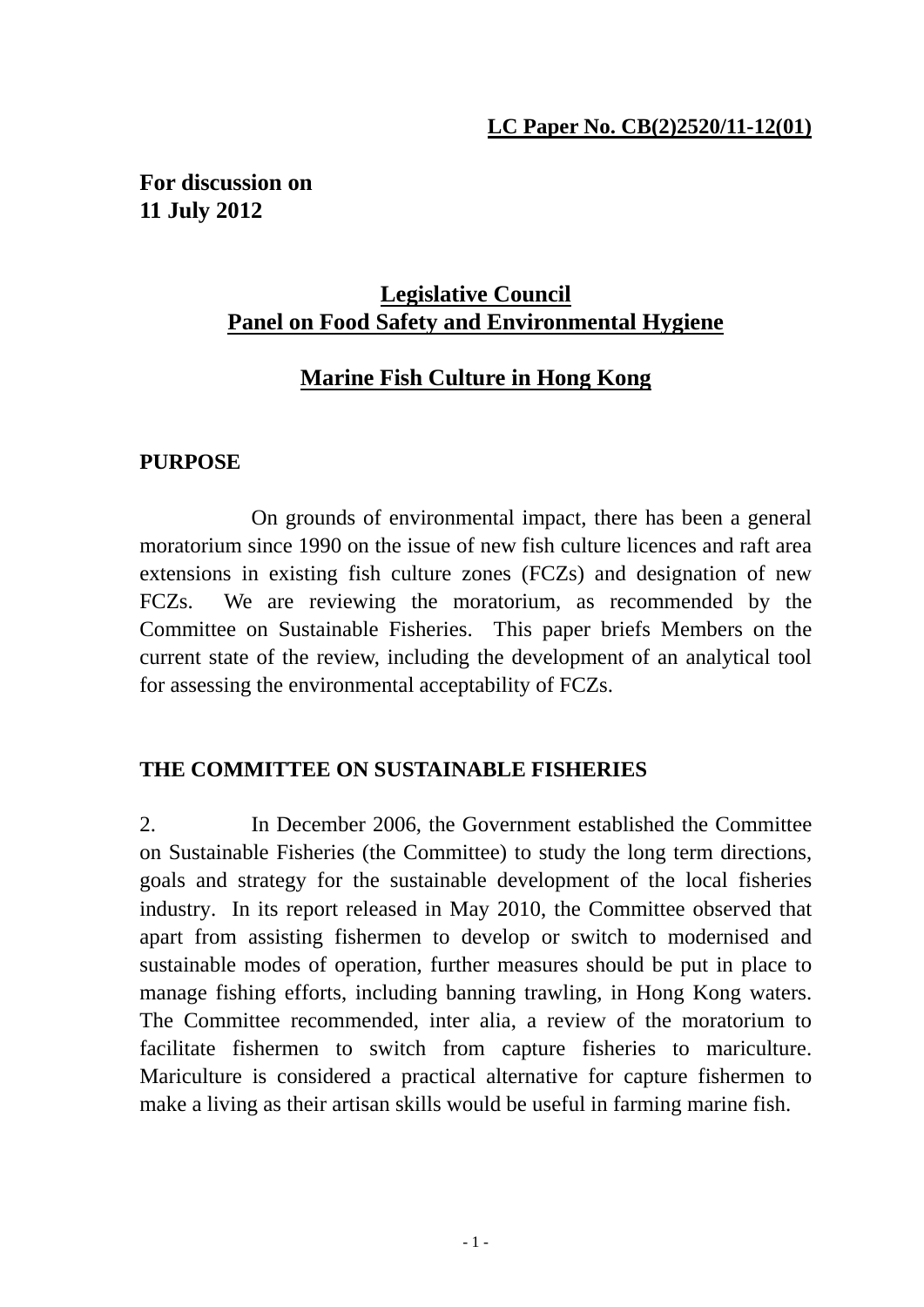3. In the 2010-11 Policy Address, the Chief Executive announced that the Government would implement a package of fisheries management measures, including banning trawling in Hong Kong waters through legislation in order to restore our seabed and marine resources as soon as possible. To take forward the trawl ban, the Government introduced the Fisheries Protection (Specification of Apparatus)(Amendment) Notice 2011 (Amendment Notice) into LegCo in March 2011. The Subcommittee on the Amendment Notice was briefed on measures being taken to assist the fishing community. In that context, we reported that the Agriculture, Fisheries and Conservation Department (AFCD) was engaging relevant Bureaux/Departments to lay the ground work for a review of the moratorium on the issue of new licence for mariculture operations.

#### **THE MORATORIUM IN 1990**

4. Before 1980, marine fish culture used to be conducted in an *ad hoc*, unregulated manner. Since 1982, marine fish culture has come under the purview of the Marine Fish Culture Ordinance (Cap. 353) which requires all marine fish culture activities to operate under licence in designated FCZs. At that time, there were 24 designated FCZs. As the industry continued to grow, there were 1 810 licensees operating in 28 FCZs in December 1988, with another 1 298 applications for fish culture licences on the waiting list, pending the identification of suitable new FCZs / raft areas.

5. Meanwhile, there was a growing concern in the Government and the community that not only would mariculture suffer from poor water quality if the size of the industry continued to grow, it would also generate pollutants degrading the marine environment. In 1989, the Government commissioned a consultancy to assess the environmental impact of mariculture in Hong Kong. As an interim measure, no new FCZs were to be designated, except for forced re-site necessitated by public works. In 1990, the Government endorsed various recommendations from the consultancy, including :

(a) the continuation of the moratorium on the designation of new FCZs; and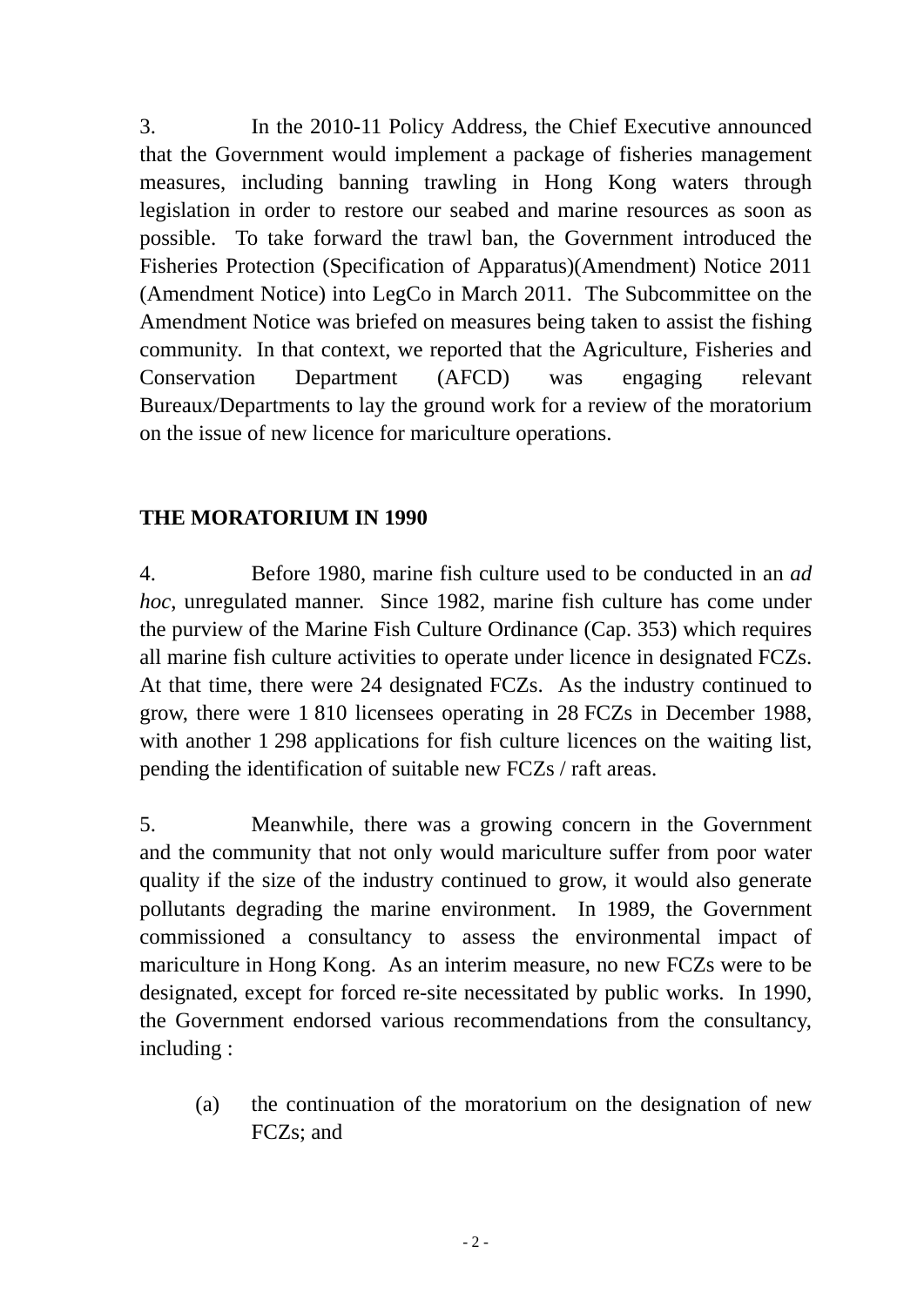(b) stringent restrictions on the grant of new licences or raft area extensions in existing zones.

Since then, only one new FCZ has been designated to accommodate mariculturists from a FCZ degazetted to make way for a public works project; extension of zone areas has been permitted in six FCZs solely for the purpose of allowing reduction of raft density; and no new fish culture licence has been issued.

# **DEVELOPMENTS SINCE 1990**

6. In the past 20 years, there have been changes in the operational mode and business environment of local fish culture activities, which help reduce the pollutants released in FCZs and improve the marine environment in their vicinity. Some pertinent developments are set out in the ensuing paragraphs.

## Reduction in raft area

7. The environment has improved in most FCZs as a result of drop-outs, cancellation of licences, and management measures which encourage the relocation of fish culture rafts from overcrowded FCZs to thinly populated zones. As at May 2012, there were 1 012 licensees operating in 26 FCZs, relative to 1 792 licensees in 28 zones in June 1989 (i.e. a 44% reduction in the number of licensees). During the period, the total licensed raft area has also been reduced from 50 ha to 29 ha (i.e. a 42% reduction). Annex A gives further information about the licensed raft area of the 26 FCZs. A map showing the locations of the FCZs is at Annex B.

## Improvement in feeding regime

8. Minced trash fish was once the commonest fish feed used by local fish farmers. This is considered a major source of pollution from mariculture activities. Under the continuous efforts of AFCD, minced trash fish is now seldom used for grow-out stage. Instead, whole trash fish and pellet feed are now used for larger fish, resulting in a significant reduction in pollution loading from mariculture due to less leaching and feed wastage. The surge in the price of trash fish has also provided an incentive for fish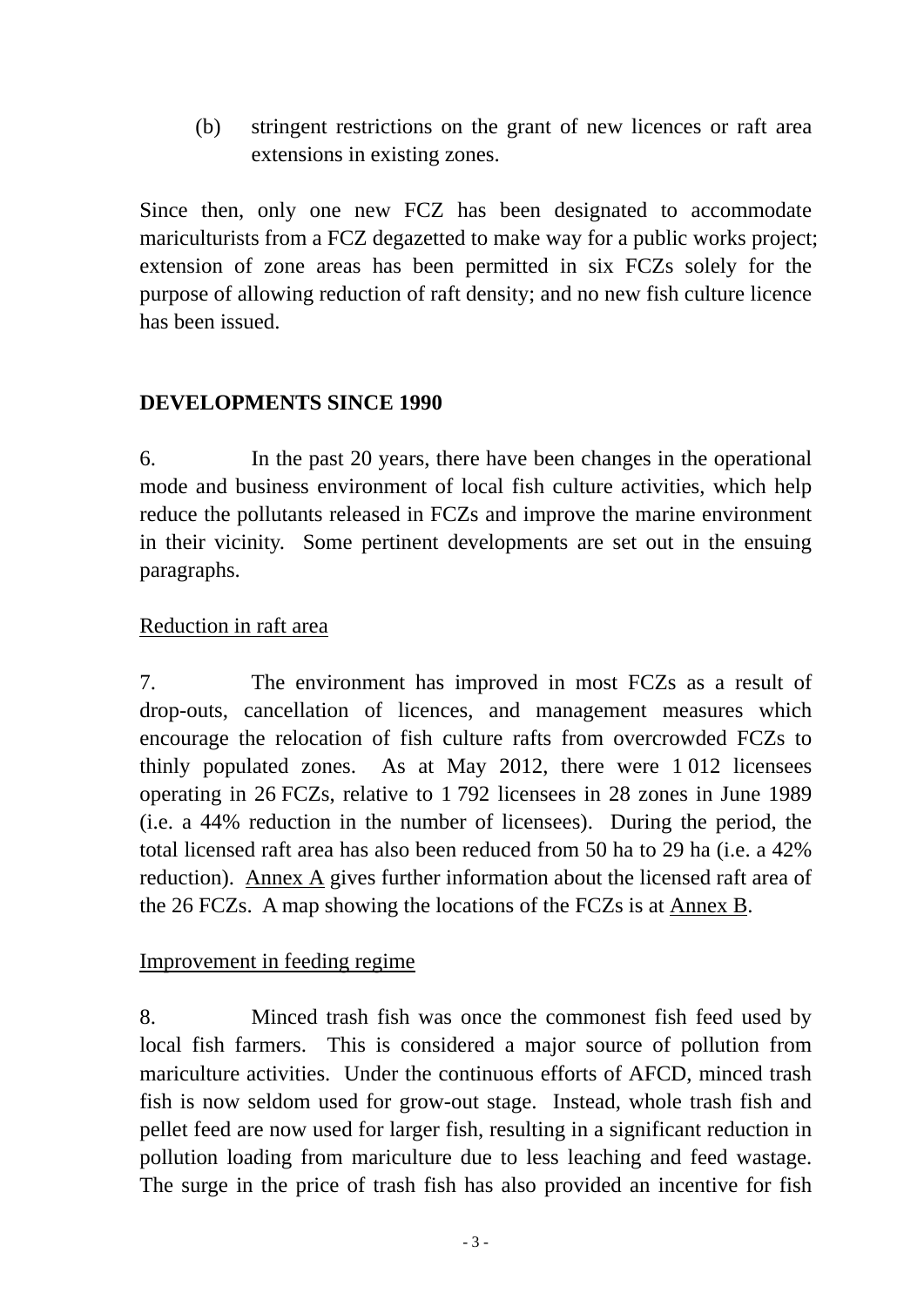farmers to minimise feed wastage by controlling ration size and frequency of feeding. We anticipate the usage of pellet feed for grow-out stage will further increase in the coming years due to the continuous increase in the price of trash fish.

## Refuse / fish carcass collection and disposal

9. Domestic refuse from fish farms is now minimal as dwellings on raft are forbidden. Clean-up campaigns, undertaken jointly by District Offices, Marine Department and mariculturist associations, have also been successful in reducing refuse. Fish farmers are now more aware of the importance of proper disposal of fish carcasses. Recognising that fish carcasses are the major source of fish disease vectors, most fish farmers now dispose of fish carcasses on land in refuse collection points after applying disinfectants. An interdepartmental procedure on the disposal of fish carcasses after massive fish kills is in place to assist fish farmers to dispose of fish carcasses after such incidents.

## Enhanced law enforcement

10. After a series of intensive enforcement against domestic dwellings on rafts between 1989 and 1993, and as a result of the continuous / regular patrol and monitoring of FCZs by AFCD since then, illegal dwellings are now virtually nonexistent. AFCD has been maintaining vigilance in curbing resurgence of such irregularities on fish rafts.

## Reduction in stocking density

11. As a good aquaculture practice, AFCD encourages fish farmers to adopt an optimal stocking density. An optimal stocking density not only minimises possible impact on the environment, it also reduces the risks associated with fish diseases due to overcrowding. The average stocking density of marine fish farms in 2010 was 6 kg per square metre. Not only is this much lower than the figure (of 18 kg per square metre) prevailing in 1989, it is in compliance with the recommended stocking density of 10 kg per square metre which stemmed from a consultancy study commissioned by the Environmental Protection Department in 1990  $^{Note 1}$ .

Note 1: Assessment of the Environmental Impact of Marine Fish Culture in Hong Kong. Ove Arup and Partners (1990).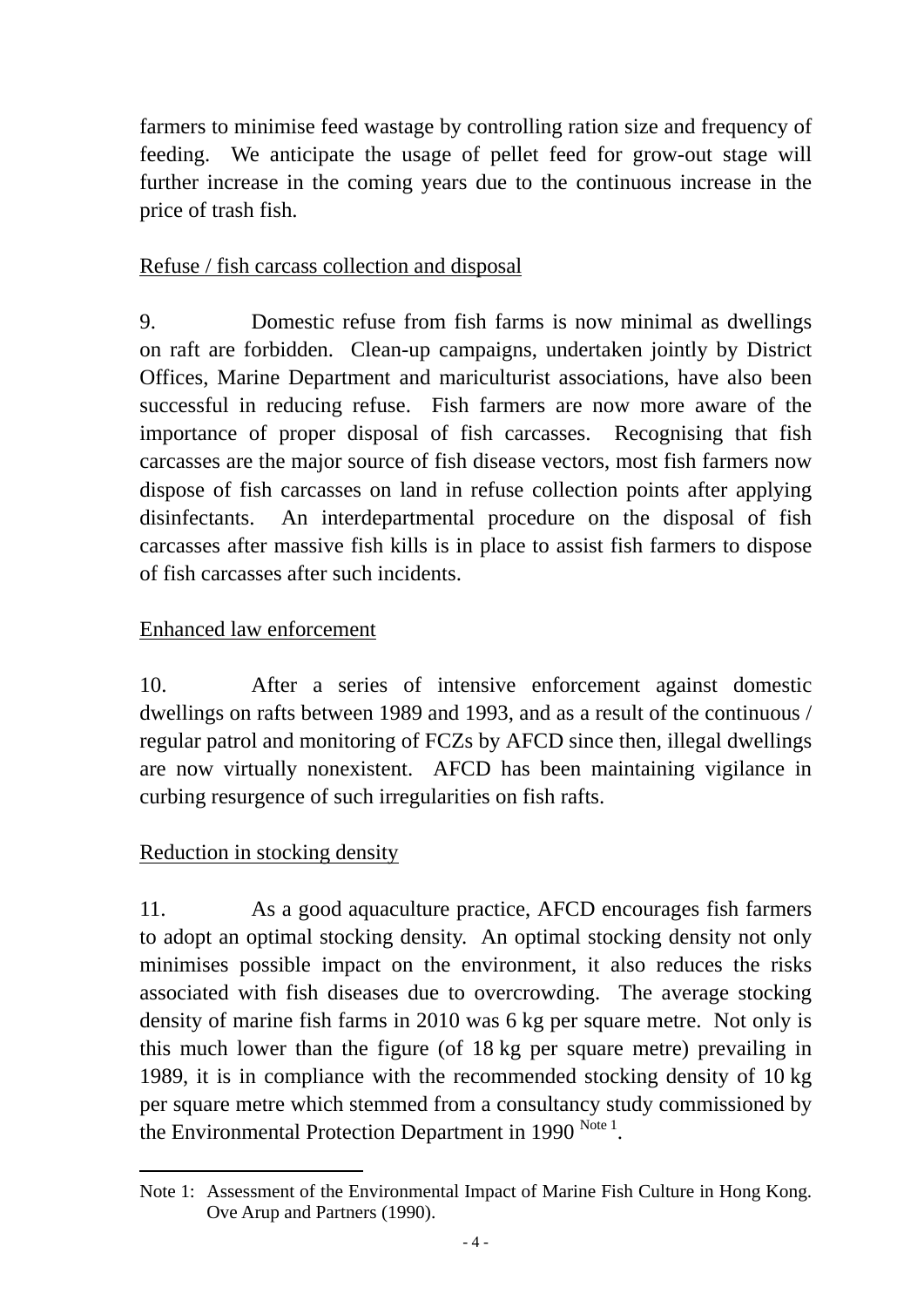# Biofilters

12. To further enhance the environmental management of FCZs, specially designed artificial reefs known as biofilters have been deployed at some FCZs. Many animals growing on biofilters are filter feeders feeding on micro-organisms in water. They clean water by removing nutrients and suspended particles through its filter feeding activities. The benefits of biofilters have been confirmed by local researchers. Their research data reveal that benthic community composition at biofilter deployment sites is more diverse than control sites at FCZs and is similar to control sites without fish farming activities  $N_{\text{ote }2}$ . These indicate that biofilters can be used to effectively mitigate the possible impact of marine fish culture activities on the marine environment. Furthermore, fish and shellfish, attracted to aggregate and propagate around biofilters, feed on the feed remains and fish excreta from fish culture activities. This in turn enhances fisheries resources in the zones by transforming potential pollution into potential fisheries production.

13. At present, 34 units of biofilters have been deployed at the Lo Tik Wan, Kau Sai and Sham Wan FCZs. AFCD has recently commissioned a study to improve the design of biofilters with a view to deploying some at zones with shallower water. The department will also continue to explore the opportunities for deploying more biofilters at suitable FCZs as an added environmental management measure.

## Reduction in pollution loading

14. Partly as a result of the developments mentioned in paragraphs 7 to 13 above, there has been a significant reduction in nitrogen loading from mariculture activities into the local waters in the last two decades. Nitrogen loading from mariculture in Hong Kong has dropped from an estimated 2 163 kg per day in 1990 Note 1 to 246.6 kg per day in 2011 Note 1.

<u> 1989 - Jan Barat de Barat de la contrada de la contrada de la contrada de la contrada de la contrada de la c</u>

Note 2: Final Report on the Provision of Contract Research to Study the Effect of Biofilter Deployment on the Water Quality, Sediment and Benthic Community at Sham Wan Fish Culture Zone. City University of Hong Kong (2009).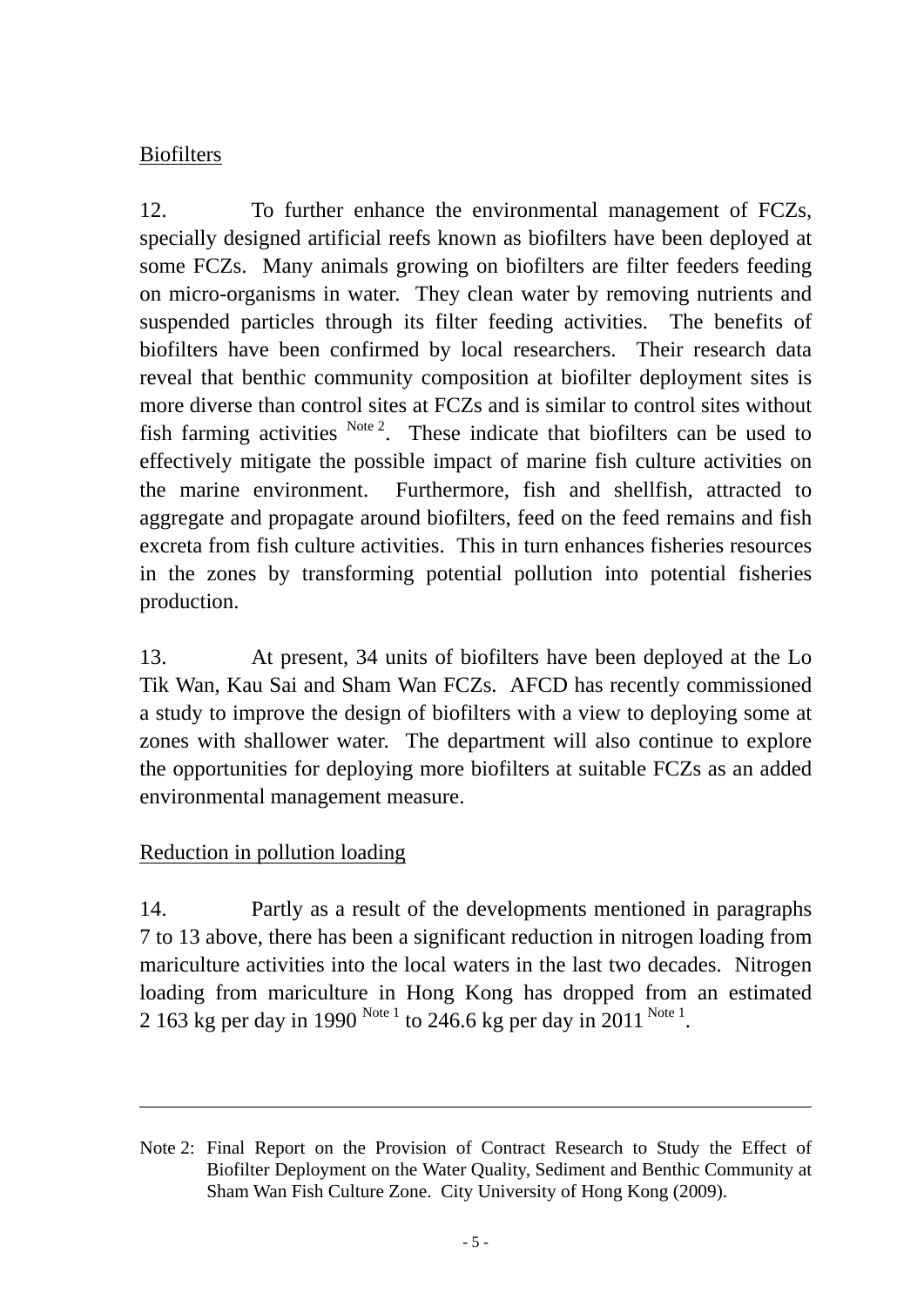#### **WATERMAN**

15. The University of Hong Kong, with the assistance of AFCD, has recently developed a computer database / modelling system on the water environment of Hong Kong, named WATERMAN. Amongst its four major components, the fisheries management system provides objective and scientific assessments on the environmental acceptability of existing and potential FCZs, which in turn allow us to determine the carrying capacity of these zones. Carrying capacity refers to the maximum allowable fish stocking density for the sustainable and environmentally acceptable fish farming activities. It is governed by factors such as tidal flushing rate of the site, organic loading from fish farms, and the statutory / indicative water quality objectives applicable to the local waters.

16. WATERMAN adopts a very conservative approach when calculating the carrying capacity of existing FCZs. It has included all the environmental fluctuations captured in the past 10 years from field observations. More importantly, a safety margin equivalent to 95 to 99 percentile of past field data has been applied to ensure that it has taken into account extreme weather, hydrological and environmental scenarios, including slack tides, seasonal stratification and algal blooms. It is a very useful tool for assessing the environmental sustainability and the carrying capacity of FCZs. Initial assessments based on WATERMAN reveal that some FCZs in Hong Kong may have the capacity of holding additional fish stock without compromising the marine environment. In other words, we are probably under-utilising the potential of our FCZs, and there may be room for increasing the total stocking volume for sustainable development of the marine fish culture in Hong Kong.

## **WAY FORWARD**

17. In moving forward, we will take into account any comments that Members may have on this subject, the findings of WATERMAN and other relevant factors. We are guided by the principle that any proposed measures should satisfy the prevailing test of environmental acceptability. Our plan is to consult relevant bureaux / departments, the trade and relevant stakeholders in the near future on whether the moratorium on the issue of new fish culture licences in FCZs with surplus carrying capacity remains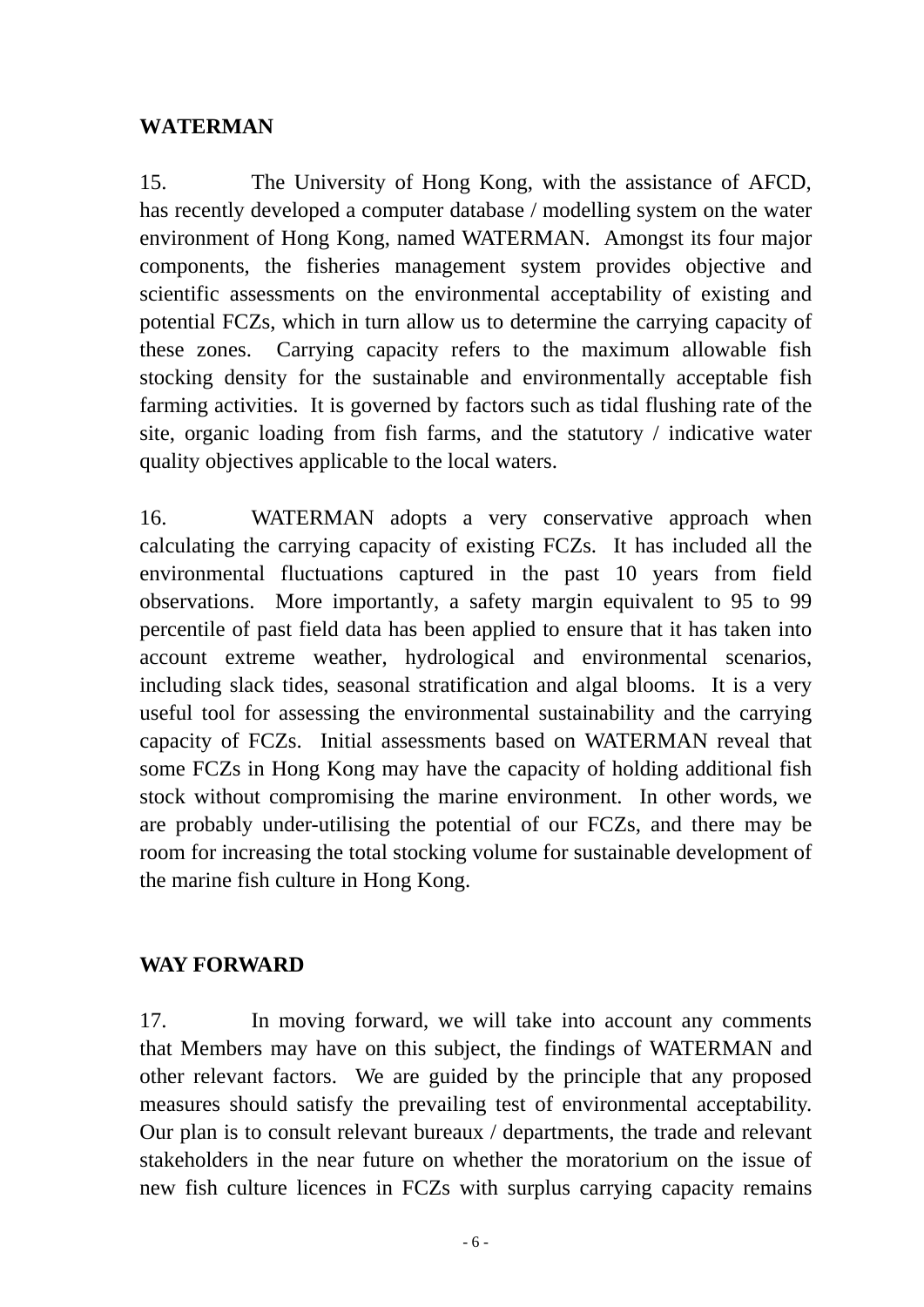appropriate in present day circumstances, including the possibility of launching a trial scheme that might serve as the basis for assessing the merits of any proposed changes.

# **ADVICE SOUGHT**

18. Members are invited to note and advise on the contents of this paper.

**Food and Health Bureau Agriculture, Fisheries and Conservation Department June 2012**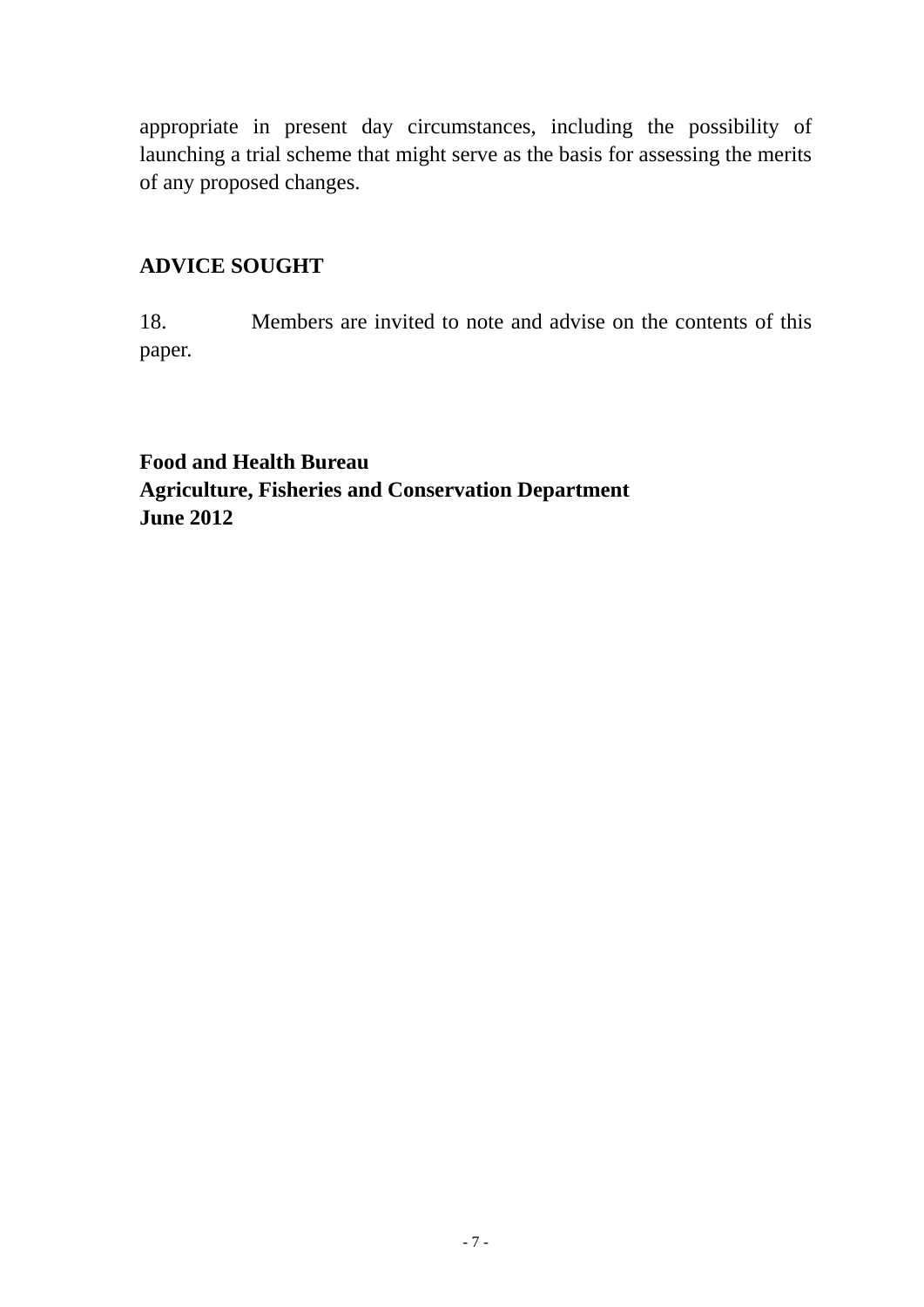|                          |                  | Historical maximum   | Current licensed area     | Percentage of reduction of |
|--------------------------|------------------|----------------------|---------------------------|----------------------------|
| <b>Fish Culture Zone</b> | Zone area (sq.m) | licensed area (sq.m) | (as at May 2012) $(sq.m)$ | licensed area              |
| Ap Chau                  | 4,200            | 1,639                | 453                       | 72%                        |
| Cheung Sha Wan           | 214,200          | 25,942               | 16,139                    | 38%                        |
| Kai Lung Wan             | 27,045           | 7,008                | 5,820                     | 17%                        |
| Kat O                    | 32,400           | 11,968               | 4,172                     | 65%                        |
| Kau Lau Wan              | 11,200           | 4,320                | 1,265                     | 71%                        |
| Kau Sai                  | 46,200           | 14,162               | 13,057                    | 8%                         |
| Leung Shuen Wan          | 17,300           | 8,173                | 6,541                     | 20%                        |
| Lo Fu Wat                | 5,400            | 4,062                | 1,578                     | 61%                        |
| Lo Tik Wan               | 109,200          | 32,539               | 23,225                    | 29%                        |
| Ma Nam Wat               | 40,100           | 34,807               | 5,009                     | 86%                        |
| Ma Wan                   | 46,300           | 14,704               | 14,554                    | 1%                         |
| O Pui Tong               | 105,600          | 49,764               | 6,684                     | 87%                        |
| Po Toi                   | 3,000            | 640                  | 272                       | 58%                        |
| Po Toi O                 | 38,200           | 9,688                | 4,330                     | 55%                        |
| Sai Lau Kong             | 7,200            | 2,605                | 327                       | 87%                        |
| Sha Tau Kok              | 180,000          | 20,312               | 17,272                    | 15%                        |
| Sham Wan                 | 180,600          | 29,764               | 16,800                    | 44%                        |
| Sok Kwu Wan              | 141,200          | 31,803               | 26,796                    | 16%                        |
| Tai Tau Chau             | 62,800           | 19,670               | 12,540                    | 36%                        |
| Tap Mun                  | 72,400           | 23,686               | 11,548                    | 51%                        |
| Tiu Cham Wan             | 17,000           | 13,900               | 1,355                     | 90%                        |
| Tung Lung Chau           | 80,000           | 23,929               | 12,700                    | 47%                        |
| Wong Wan                 | 22,500           | 7,892                | 1,286                     | 84%                        |
| Yim Tin Tsai             | 136,300          | 32,414               | 23,950                    | 26%                        |
| Yim Tin Tsai (East)      | 149,500          | 37,134               | 21,294                    | 43%                        |
| Yung Shue Au             | 342,000          | 64,458               | 43,103                    | 33%                        |
| Total:                   | 2,091,845        | 526,983              | 292,070                   | *******                    |

## **Annex A Licensing details of the 26 designated fish culture zones**